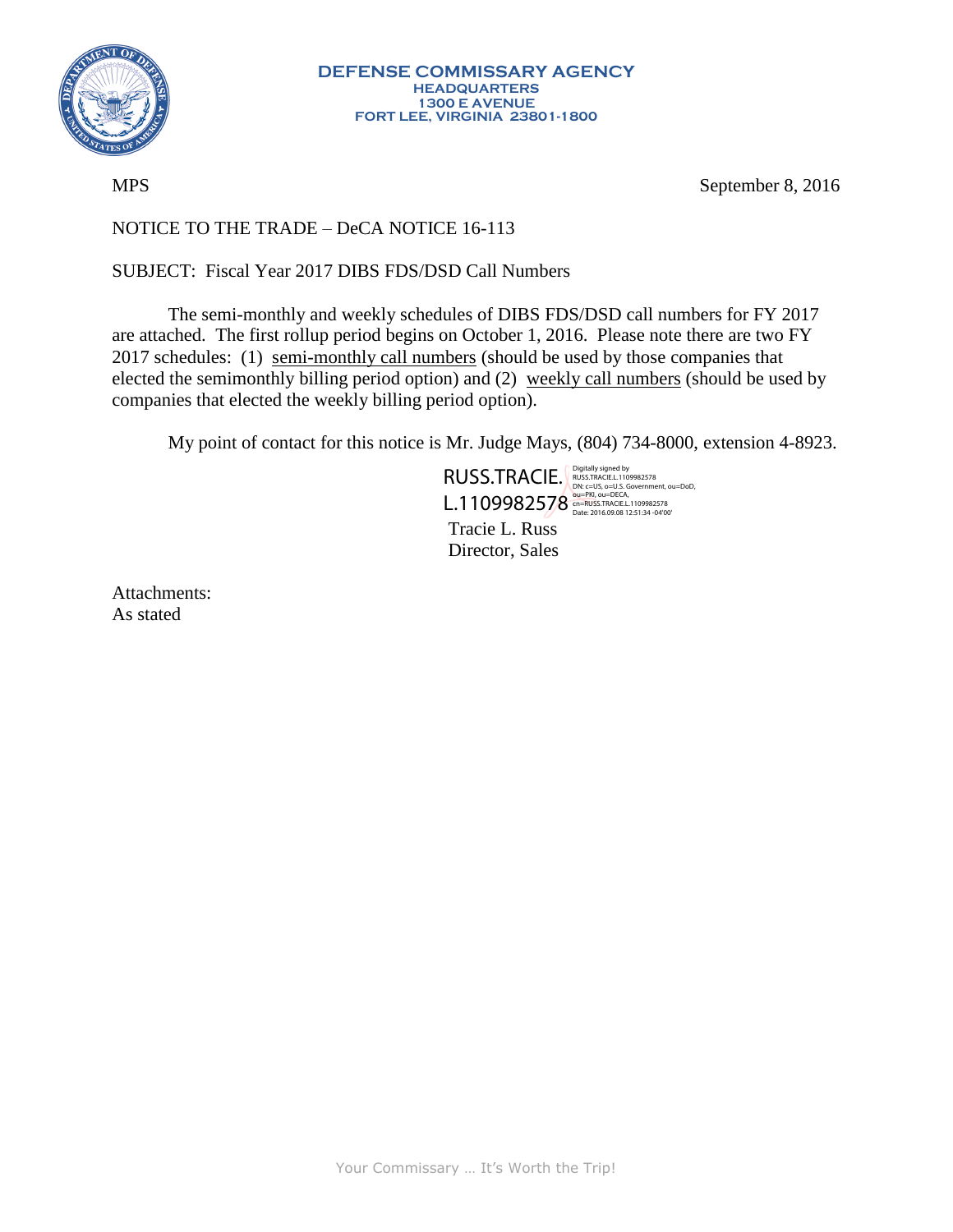## **DIBS FDS/DSD SEMIMONTHLY CALL NUMBERS - FY 2017**

| <b>PERIOD</b>       | <b>CALL NUMBER</b> |  |
|---------------------|--------------------|--|
| October 1-15        | 7002               |  |
| October 16-31       | 7004               |  |
| November 1-15       | 7006               |  |
| November 16-30      | 7008               |  |
| December 1-15       | 7010               |  |
| December 16-31      | 7012               |  |
| January 1-15        | 7014               |  |
| January 16-31       | 7016               |  |
| February 1-15       | 7018               |  |
| February 16-28      | 7020               |  |
| March 1-15          | 7022               |  |
| <b>March 16-31</b>  | 7024               |  |
| April 1-15          | 7026               |  |
| April 16-30         | 7028               |  |
| May 1-15            | 7030               |  |
| May 16-31           | 7032               |  |
| June 1-15           | 7034               |  |
| June 16-30          | 7036               |  |
| July 1-15           | 7038               |  |
| July 16-31          | 7040               |  |
| August 1-15         | 7042               |  |
| <b>August 16-31</b> | 7044               |  |
| September 1-15      | 7046               |  |
| September 16-30     | 7048               |  |

Attachment 1